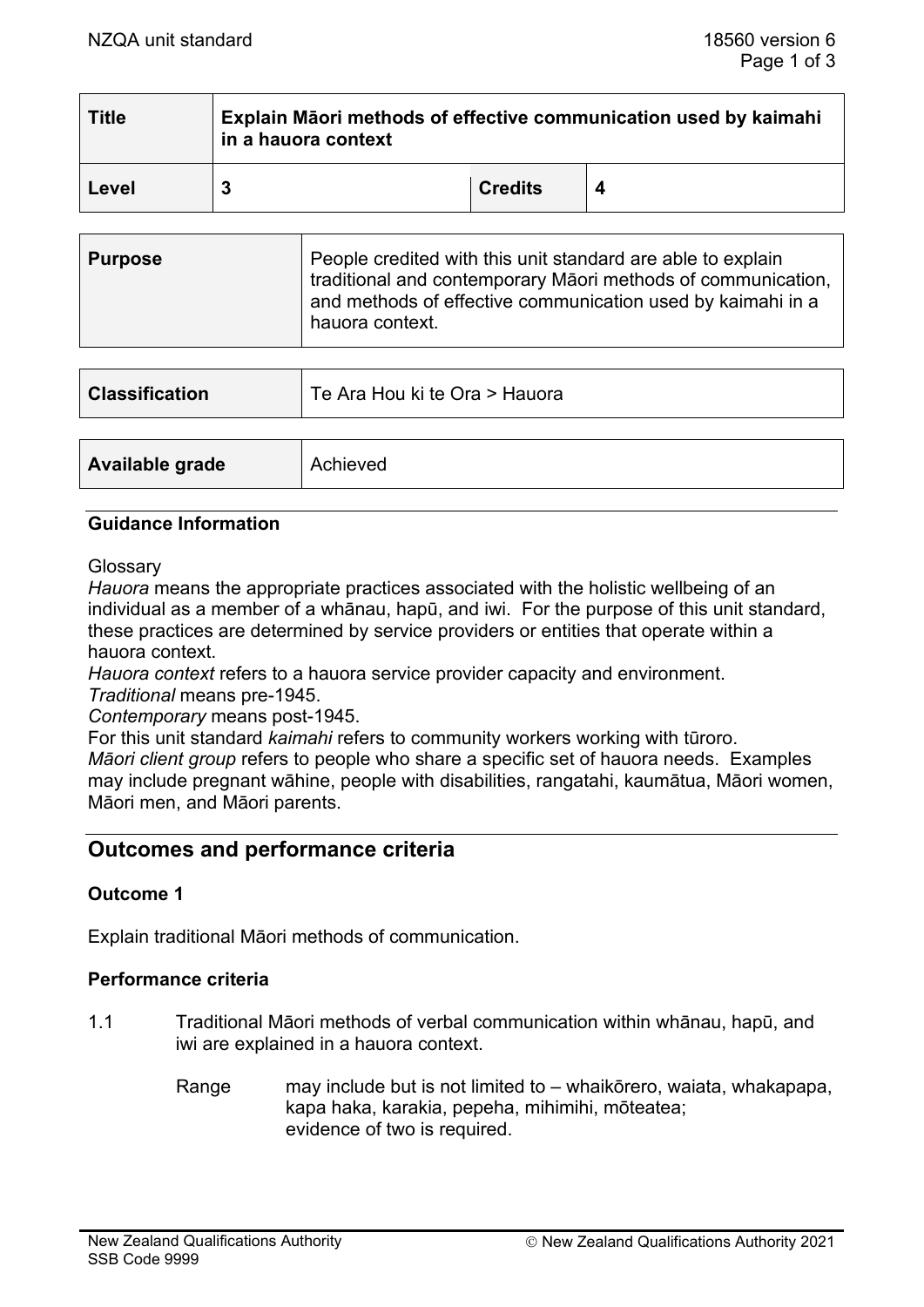1.2 Traditional Māori methods of non-verbal communication within whānau, hapū, and iwi are explained in a hauora context.

> Range may include but is not limited to – tā moko, whakairo, kōwhaiwhai, tokotoko, tāniko, tukutuku; evidence of two is required.

## **Outcome 2**

Explain contemporary Māori methods of communication.

### **Performance criteria**

2.1 Communication media is explained in terms of its suitability for Māori.

Range may include but is not limited to – telephone, video, TV, radio, CD, DVD, USB, mobile phone, e-mail, internet, computer, data show, social media; evidence of two is required.

- 2.2 Contemporary and traditional (blended) methods of communication are explained in terms of their appropriate use in various setting.
	- Range settings may include but are not limited to  $-$  kōrero kanohi ki te kanohi, kōrero ki te whānau, kōrero ki te hapū, kōrero ki te iwi, waiata, kapa haka, korikori tinana (e.g. kopikopi, waewae takahia); evidence of two is required.

# **Outcome 3**

Explain methods of effective communication used by kaimahi in a hauora context.

### **Performance criteria**

- 3.1 Methods of effective communication with Māori client groups are explained in terms of their appropriateness.
	- Range communication methods include paraphrasing, summarising, reflecting, clarifying, verbal, non-verbal, open and closed questioning, te reo, touching; evidence of two different communication methods for two Māori client groups is required.
- 3.2 Learning styles are explained in terms of their effectiveness in a hauora context.
	- Range learning styles may include but are not limited to  $-$  tactile, kinaesthetic, auditory, visual, tuakana and teina; evidence of two learning styles is required.